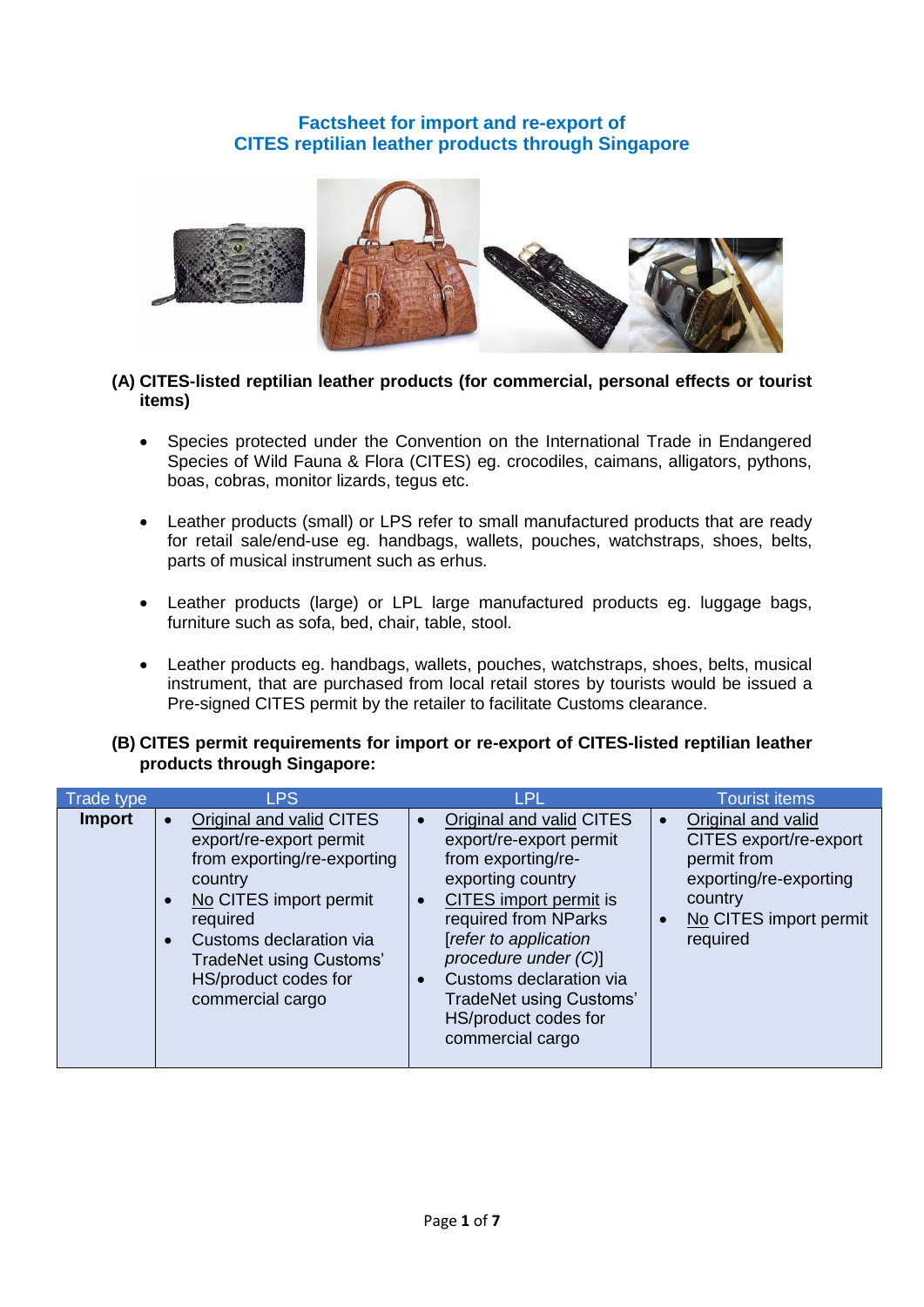| Re-export | CITES re-export permit<br>from NParks [refer to<br>application procedure<br>under $(D)$ ]<br>Customs declaration via<br><b>TradeNet using Customs'</b><br>HS/product codes for<br>commercial cargo<br>Check importing /<br>destination country's | CITES re-export permit<br>from NParks [refer to<br>application procedure<br>under $(D)$ ]<br>Customs declaration via<br>TradeNet using Customs'<br>HS/product codes for<br>commercial cargo<br>Check importing /<br>destination country's | <b>Pre-signed CITES</b><br>permit from local retailer<br>[refer to application<br>procedure under $(E)$ ] |
|-----------|--------------------------------------------------------------------------------------------------------------------------------------------------------------------------------------------------------------------------------------------------|-------------------------------------------------------------------------------------------------------------------------------------------------------------------------------------------------------------------------------------------|-----------------------------------------------------------------------------------------------------------|
|           | requirements                                                                                                                                                                                                                                     | requirements                                                                                                                                                                                                                              |                                                                                                           |

\*Check the contact details of the CITES authority of the foreign country on CITES website: <http://www.cites.org/cms/index.php/component/cp/?country=LA> for application and issuance of a CITES export/re-export permit (for import into Singapore) or destination country's import requirements (for re-export from Singapore).

\*\*Please obtain all relevant CITES permits **before** arrival/departure of shipment through Singapore.

| <b>CITES</b><br>documents<br>required<br>before import<br>into SG | a) CITES export/re-export permit from exporting/re-exporting country<br>b) CITES import permit from NParks, via LicenceONE:-<br>https://www.gobusiness.gov.sg/licences                                                                                                                     |
|-------------------------------------------------------------------|--------------------------------------------------------------------------------------------------------------------------------------------------------------------------------------------------------------------------------------------------------------------------------------------|
| <b>Supporting</b><br>document                                     | Attach a copy of the foreign CITES export/re-export permit online<br>$\bullet$<br>NParks reserves the right to verify the authenticity of the foreign<br>CITES export/re-export permit prior to approval of the CITES import<br>permit application.                                        |
| Service<br>standard                                               | Typically 7 working days for approval unless confirmation of foreign<br>CITES export/re-export permit is required                                                                                                                                                                          |
| <b>Printing</b>                                                   | You may print the permit on your own if you have a compatible<br>$\bullet$<br>watermark printer. For a list of compatible printers, please refer to the<br>LicenceOne under HOW IT WORKS? $\rightarrow$ Phidelity Printers<br>(Watermark) Compatibility List <left menu="" side=""></left> |
|                                                                   | For self-printing of CITES permit, please login LicenceOne, go to<br>$\bullet$<br>'Licenses' tab $\rightarrow$ Search for the permit number $\rightarrow$ Click on 'Action'<br>button $\rightarrow$ Select 'Print'.                                                                        |
|                                                                   | Self-print using own compatible watermark printer or via self-help<br>$\bullet$<br>station at HortPark (from 1 Oct 2019) or Animal & Plant Health<br>Centre (APHC) from Jan 2020. For more information on self-printing,<br>you may refer to NParks website.                               |
|                                                                   | Permit is ready for self-printed once you receive a 'Notification to<br>Print'.                                                                                                                                                                                                            |

### **(C) CITES import permit** *(for import of LPL into Singapore)*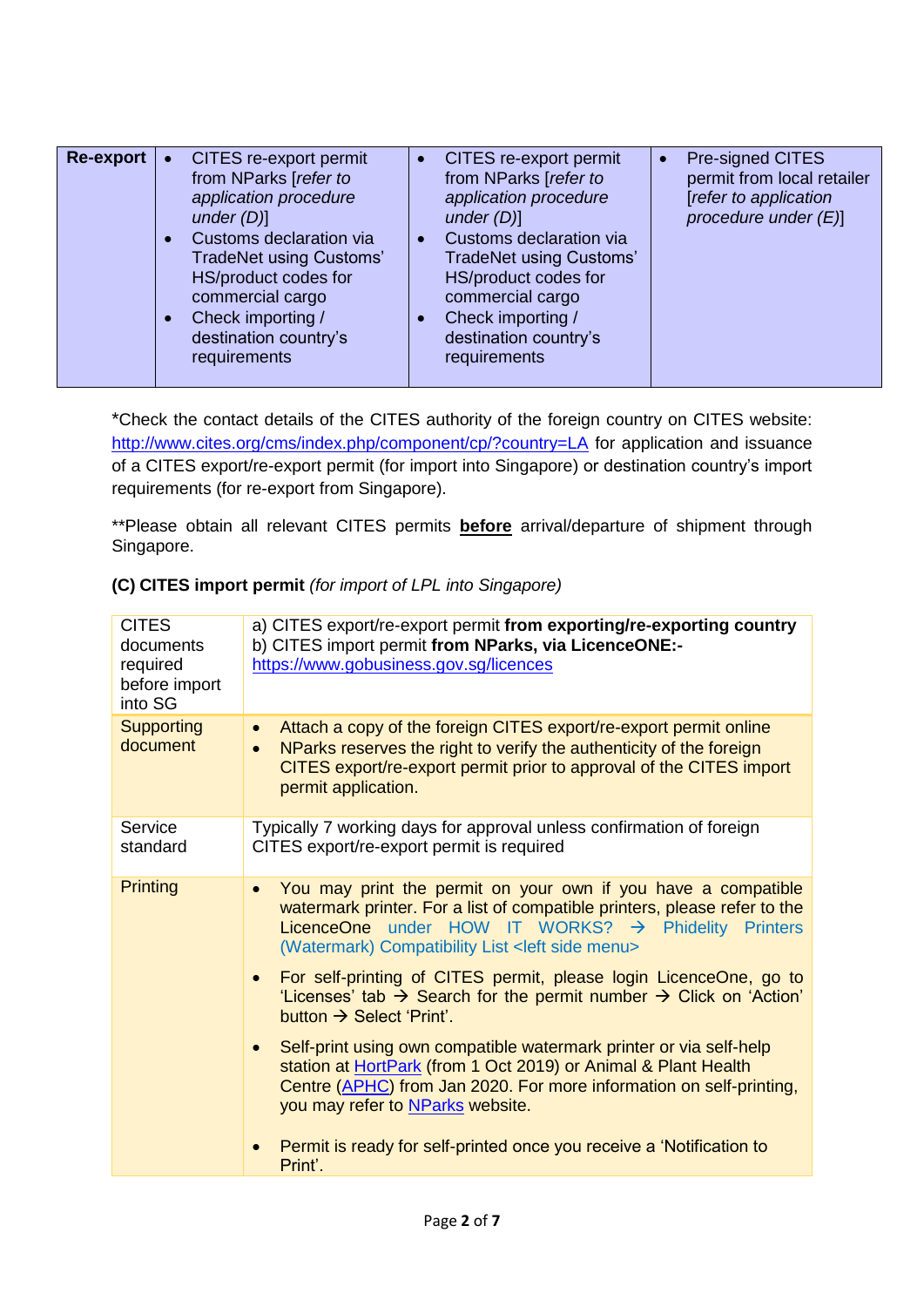| Fee                                     | Each CITES permit is charged \$60 per consignment (\$12 per species<br>subject to minimum of \$60 per consignment).                                                                                                                                                                                                                                                                                                                                                                                      |
|-----------------------------------------|----------------------------------------------------------------------------------------------------------------------------------------------------------------------------------------------------------------------------------------------------------------------------------------------------------------------------------------------------------------------------------------------------------------------------------------------------------------------------------------------------------|
| <b>Customs</b><br>declaration           | Submit TradeNet declaration for Customs' approval.                                                                                                                                                                                                                                                                                                                                                                                                                                                       |
| Clearance &<br>endorsement<br>by NParks | Make online booking (https://ifast.sfa.gov.sg/eserviceweb/) for<br>$\bullet$<br>import inspection.<br>Original CITES permits must be presented during import inspection<br>$\bullet$<br>by NParks/AVS Changi Animal & Plant Quarantine (CAPQ) for air<br>shipment or clearance by the Immigration & Checkpoints Authority<br>(ICA).<br>Surrender the original CITES export/re-export permit to NParks.<br>٠<br>Original CITES import permit must be endorsed on box 15 by NParks<br>$\bullet$<br>or ICA. |

# **(D) CITES re-export permit** *(for re-export of LPS/LPL from Singapore)*

| <b>Stock Card</b><br>application          | Apply for CITES Stock Card via LicenceOne:<br>$\bullet$<br>https://www.gobusiness.gov.sg/licences and attach a softcopy of the<br>foreign CITES export/re-export permit as supporting document<br>Submit the original foreign CITES export/re-export permit to NParks<br>٠<br>with the stock card application number on it<br>Processing time typically takes 7 working days or more (depending<br>$\bullet$<br>on volume of stock card applications received) and is on first-come-<br>first-serve basis.<br>As we experience a high volume of stock card applications, bulk<br>$\bullet$<br>approval of the applications will be done to reduce waiting time.<br>Hence, please ensure that the stock card details are entered<br>correctly prior to submission. Any errors in the stock card will affect<br>the subsequent application of the CITES re-export permit.<br>For stock card application with errors (for those picked for checking<br>$\bullet$<br>by NParks), the application will be rejected and you are required to<br>submit a new application and inform NParks of the new application<br>number.<br>Check status of application in LicenceOne under 'Stock Card<br>$\bullet$<br>Module' |
|-------------------------------------------|--------------------------------------------------------------------------------------------------------------------------------------------------------------------------------------------------------------------------------------------------------------------------------------------------------------------------------------------------------------------------------------------------------------------------------------------------------------------------------------------------------------------------------------------------------------------------------------------------------------------------------------------------------------------------------------------------------------------------------------------------------------------------------------------------------------------------------------------------------------------------------------------------------------------------------------------------------------------------------------------------------------------------------------------------------------------------------------------------------------------------------------------------------------------------------------------------------------|
| CITES re-<br>export permit<br>application | Apply for CITES re-export permit via NParks LicenceOne:-<br>https://www.gobusiness.gov.sg/licences                                                                                                                                                                                                                                                                                                                                                                                                                                                                                                                                                                                                                                                                                                                                                                                                                                                                                                                                                                                                                                                                                                           |
| Service<br>standard                       | Typically 7 working days for approval for normal service (depending<br>$\bullet$<br>on volume of CITES permit applications received)<br>1 working day for express service<br>$\bullet$                                                                                                                                                                                                                                                                                                                                                                                                                                                                                                                                                                                                                                                                                                                                                                                                                                                                                                                                                                                                                       |
| Printing                                  | You may print the permit on your own if you have a compatible<br>$\bullet$<br>watermark printer. For a list of compatible printers, please refer to the<br>LicenceOne under HOW IT WORKS? $\rightarrow$ Phidelity Printers<br>(Watermark) Compatibility List <left menu="" side=""></left>                                                                                                                                                                                                                                                                                                                                                                                                                                                                                                                                                                                                                                                                                                                                                                                                                                                                                                                   |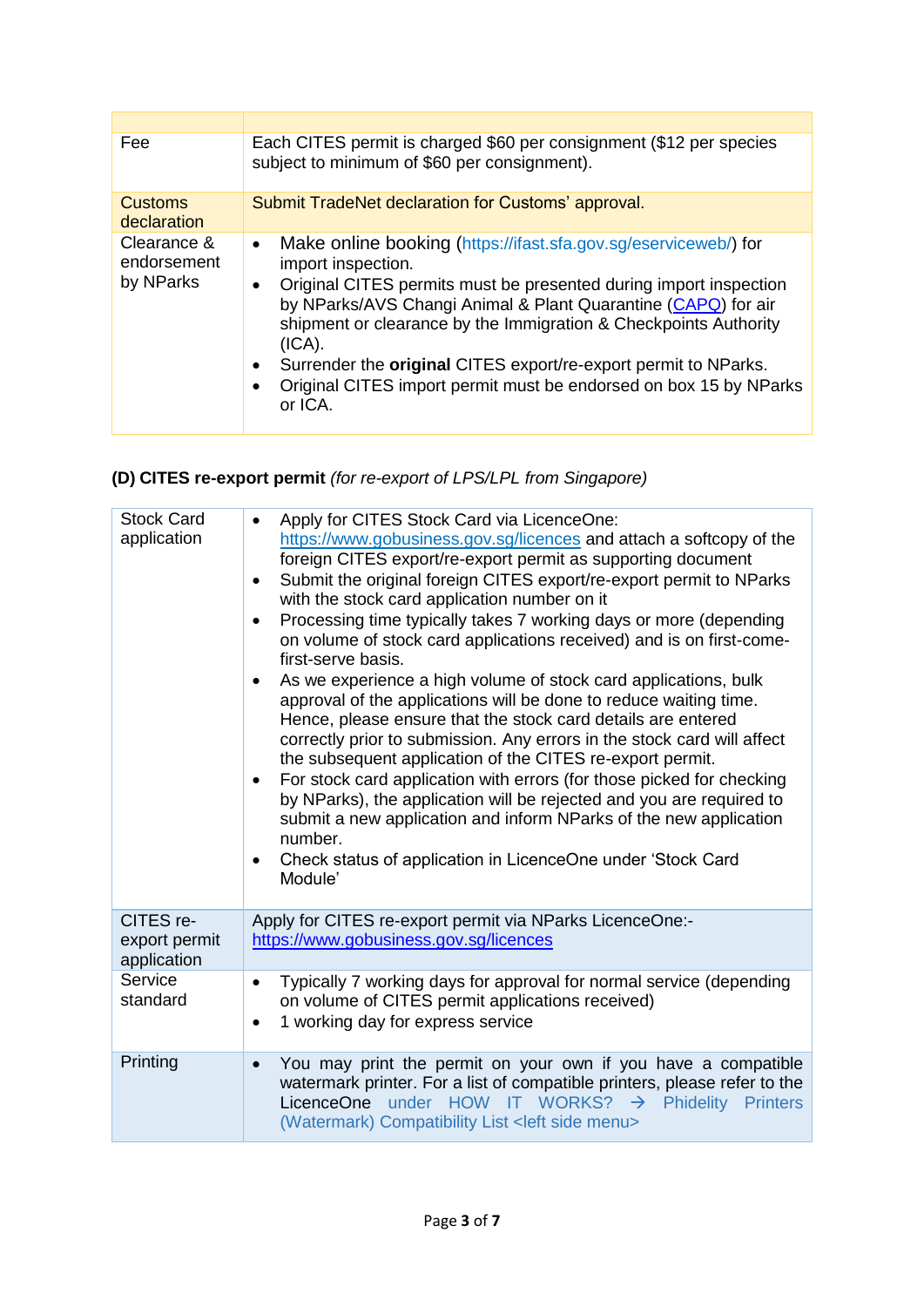|                               | For self-printing of CITES permit, please login LicenceOne, go to<br>'Licenses' tab $\rightarrow$ Search for the permit number $\rightarrow$ Click on 'Action'<br>button $\rightarrow$ Select 'Print'.                                                                                                                                                                                                                                                                                                                                                                                                                                                                                                                                                 |
|-------------------------------|--------------------------------------------------------------------------------------------------------------------------------------------------------------------------------------------------------------------------------------------------------------------------------------------------------------------------------------------------------------------------------------------------------------------------------------------------------------------------------------------------------------------------------------------------------------------------------------------------------------------------------------------------------------------------------------------------------------------------------------------------------|
|                               | Self-print using own compatible watermark printer or via self-help<br>$\bullet$<br>station at HortPark (from 1 Oct 2019) or Animal & Plant Health<br>Centre (APHC) from Jan 2020. For more information on self-printing,<br>you may refer to NParks website.                                                                                                                                                                                                                                                                                                                                                                                                                                                                                           |
|                               | Permit is ready for self-printed once you receive a 'Notification to<br>$\bullet$<br>Print'.                                                                                                                                                                                                                                                                                                                                                                                                                                                                                                                                                                                                                                                           |
| Fee                           | Each CITES permit is charged \$29.40 per consignment for LPS and<br>$\bullet$<br>\$60 for LPL.                                                                                                                                                                                                                                                                                                                                                                                                                                                                                                                                                                                                                                                         |
|                               | Express service will be double the charge ie. \$58.80 and \$120<br>respectively for LPS and LPL.                                                                                                                                                                                                                                                                                                                                                                                                                                                                                                                                                                                                                                                       |
| <b>Customs</b><br>declaration | Submit TradeNet declaration for Customs' approval.                                                                                                                                                                                                                                                                                                                                                                                                                                                                                                                                                                                                                                                                                                     |
| Clearance &<br>endorsement    | Endorsement on box 15 and 16 of the CITES permit is not required<br>$\bullet$<br>if:<br>actual re-export quantity is the same as applied quantity on<br>$\circ$<br>the CITES re-export permit and<br>shipment is not consigned to countries such as United States,<br>$\circ$<br>France, UAE, India<br>Endorsement on box 15 of the CITES permit is required if the actual<br>re-export quantity is different from the applied quantity on the CITES<br>re-export permit and if the importing countries (eg. US, France, UAE,<br>India) require it.<br>Present the original CITES re-export permit with a Letter of<br>$\bullet$<br>Undertaking (LOU) to NParks/CAPQ/ICA for endorsement during<br>clearance of the shipment. See LOU sample attached. |

# **(E) Pre-signed CITES permit applied by retailers** *(for issuance to tourist for re-export of tourist item from Singapore)*

| <b>Stock Card</b> | Apply for CITES Stock Card via LicenceOne:<br>$\bullet$                          |
|-------------------|----------------------------------------------------------------------------------|
| application       | https://www.gobusiness.gov.sg/licences and attach a softcopy of the              |
|                   | foreign CITES export/re-export permit as supporting document                     |
|                   | Submit the original foreign CITES export/re-export permit to NParks<br>$\bullet$ |
|                   | with the stock card application number on it                                     |
|                   | Processing time typically takes 7 working days or more (depending<br>$\bullet$   |
|                   | on volume of stock card applications received) and is on first-come-             |
|                   | first-serve basis.                                                               |
|                   | As we experience a high volume of stock card applications, bulk<br>$\bullet$     |
|                   | approval of the applications will be done to reduce waiting time.                |
|                   | Hence, please ensure that the stock card details are entered                     |
|                   | correctly prior to submission. Any errors in the stock card will affect          |
|                   | the subsequent application of the CITES re-export permit.                        |
|                   | • For stock card application with errors (for those picked for checking          |
|                   | by NParks), the application will be rejected and you are required to             |
|                   | submit a new application and inform NParks of the new application                |
|                   | number.                                                                          |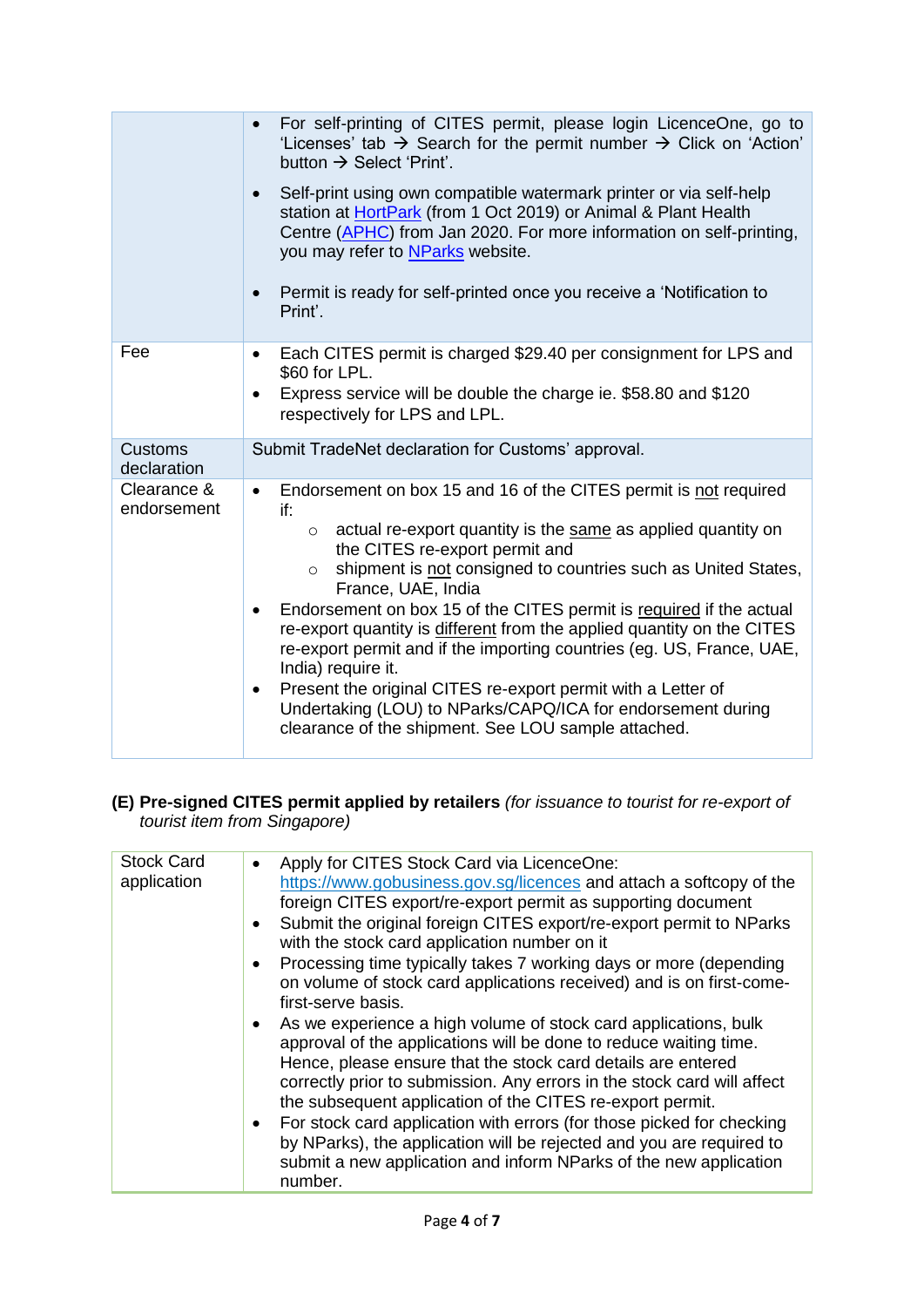|                                                  | Check status of application in LicenceOne under 'Stock Card<br>Module'                                                                                                                                                                                                         |
|--------------------------------------------------|--------------------------------------------------------------------------------------------------------------------------------------------------------------------------------------------------------------------------------------------------------------------------------|
| Pre-signed<br><b>CITES</b> permit<br>application | Apply for the Pre-signed CITES permit via NParks LicenceOne:-<br>https://www.gobusiness.gov.sg/licences                                                                                                                                                                        |
| Service<br>standard                              | Typically 7 working days for approval for normal service (depending<br>$\bullet$<br>on volume of CITES permit applications received)<br>1 working day for express service<br>$\bullet$                                                                                         |
| Printing                                         | You may print the permit on your own if you have a compatible<br>$\bullet$<br>watermark printer. For a list of compatible printers, please refer to the<br>LicenceOne under HOW IT WORKS? $\rightarrow$ Phidelity Printers<br>(Watermark) Compatibility List < left side menu> |
|                                                  | For self-printing of CITES permit, please login LicenceOne, go to<br>$\bullet$<br>'Licenses' tab $\rightarrow$ Search for the permit number $\rightarrow$ Click on 'Action'<br>button $\rightarrow$ Select 'Print'.                                                            |
|                                                  | Self-print using own compatible watermark printer or via self-help<br>station at HortPark (from 1 Oct 2019) or Animal & Plant Health<br>Centre (APHC) from Jan 2020. For more information on self-printing,<br>you may refer to NParks website.                                |
|                                                  | Permit is ready for self-printed once you receive a 'Notification to<br>$\bullet$<br>Print'.                                                                                                                                                                                   |
| Fee                                              | Each CITES permit is charged \$10 per consignment.<br>٠<br>Express service will be double the charge ie. \$20.<br>$\bullet$                                                                                                                                                    |
| Clearance &<br>endorsement                       | Endorsement on box 15 and 16 of the pre-signed CITES permit is not<br>required as each pre-signed CITES permit covers 1 piece of product<br>which must match the export/re-export quantity.                                                                                    |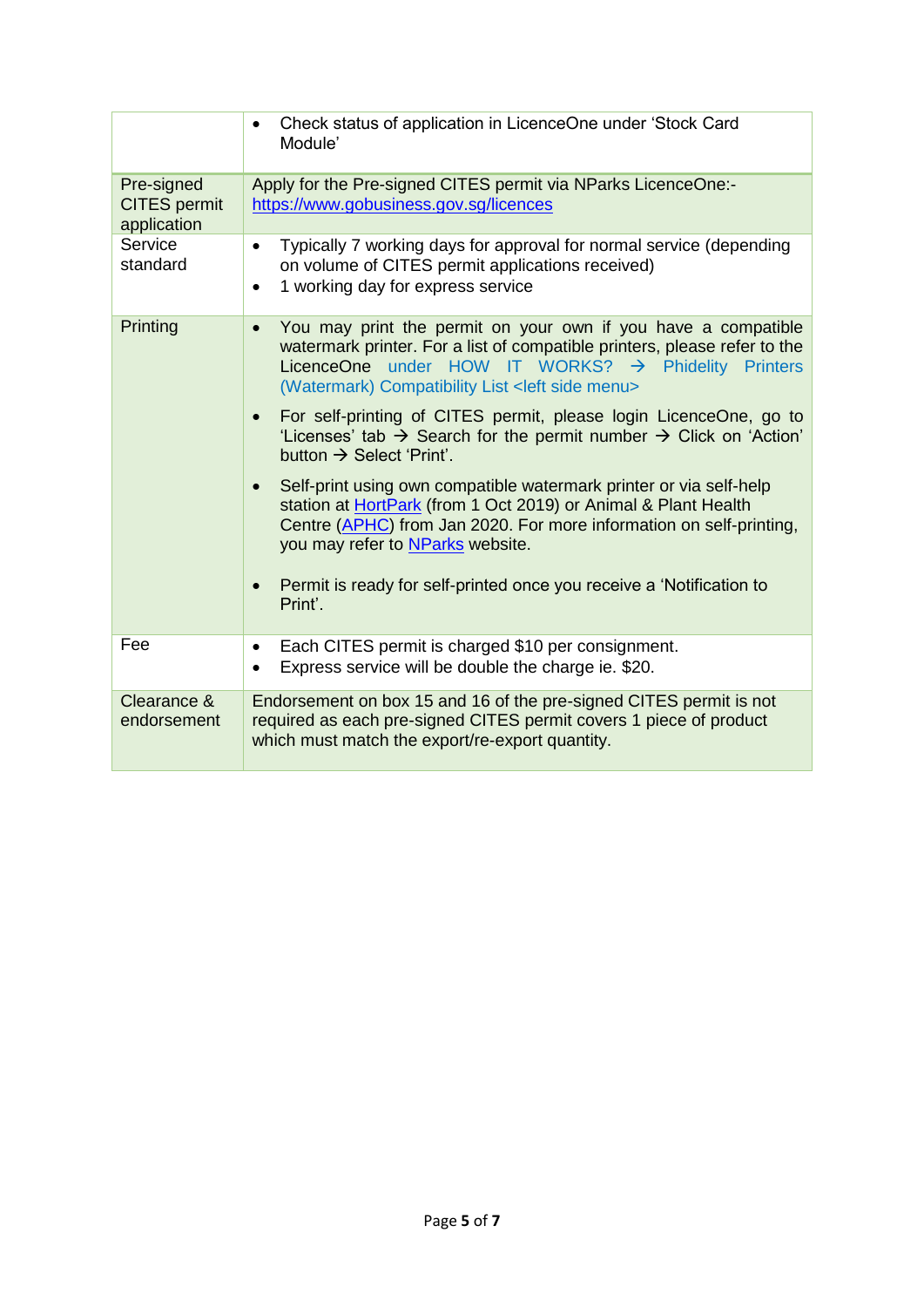# **If you need clarifications or assistance on the import/re-export procedure, feel free to contact NParks:**

**Contact** <https://www.nparks.gov.sg/feedback>

| For enquiries on clearance and inspection at CAPQ |                                                                                                                |  |  |  |
|---------------------------------------------------|----------------------------------------------------------------------------------------------------------------|--|--|--|
| <b>Contact No.</b>                                | (65) 6545 7523                                                                                                 |  |  |  |
| <b>Address</b>                                    | Changi Airfreight Centre, Gate C7 Airport Cargo<br>Road, Singapore 918104                                      |  |  |  |
| <b>Operating</b><br>hours                         | Monday to Saturday $(8.00am - 1.00pm; 2.00pm)$<br>$-10.30$ pm)<br><b>Closed on Sundays and Public Holidays</b> |  |  |  |

| For enquiries on Customs declaration and GST<br>payment/dutiable charges |                                      |  |  |  |
|--------------------------------------------------------------------------|--------------------------------------|--|--|--|
| <b>Contact No.</b>                                                       | $(65)$ 6355 2000                     |  |  |  |
| <b>Email</b>                                                             | Customs_documentation@customs.gov.sg |  |  |  |